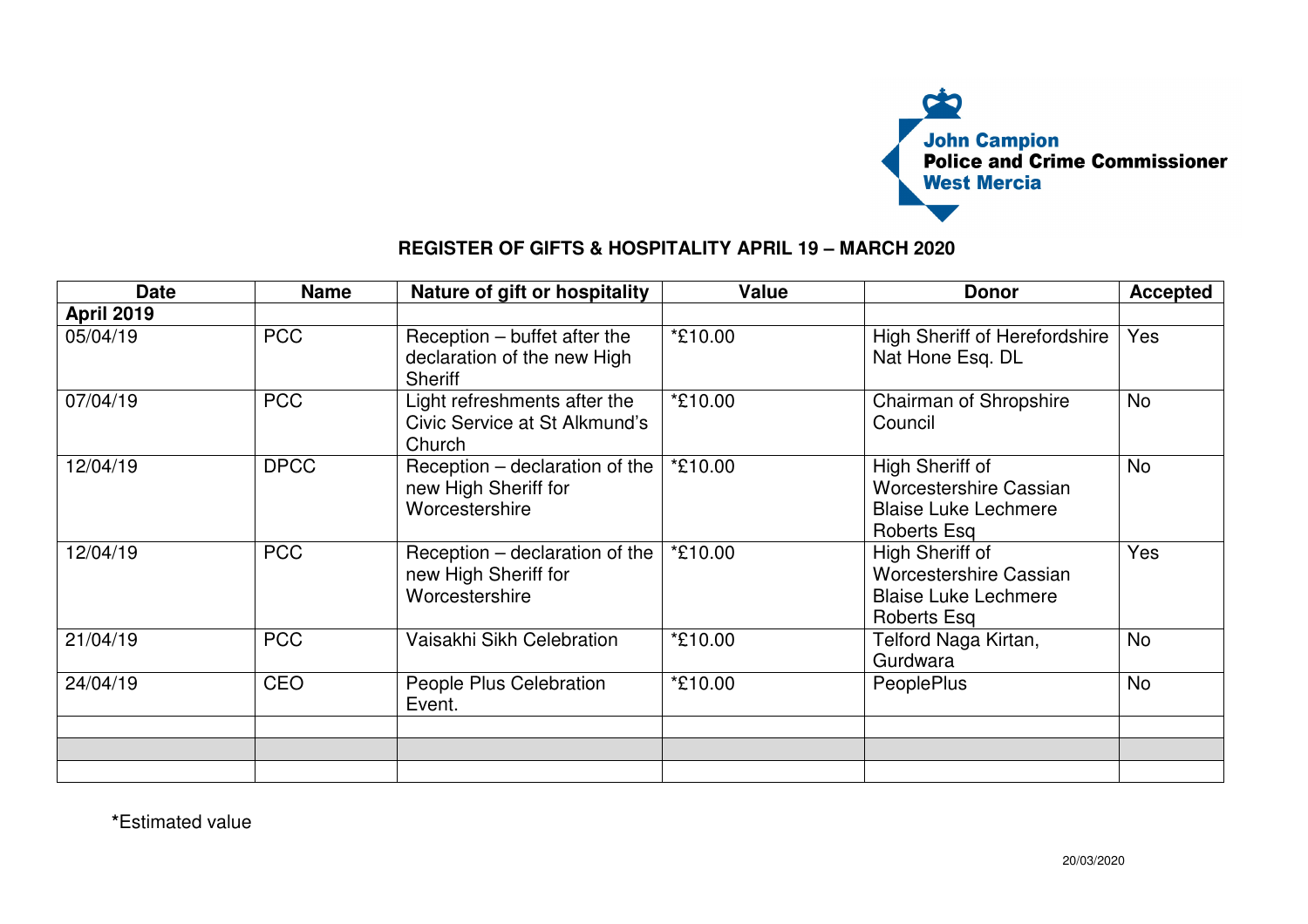| <b>Date</b>                | <b>Name</b>          | Nature of gift or hospitality                                                                    | <b>Value</b> | <b>Donor</b>                                | <b>Accepted</b> |
|----------------------------|----------------------|--------------------------------------------------------------------------------------------------|--------------|---------------------------------------------|-----------------|
| <b>May 2019</b>            |                      |                                                                                                  |              |                                             |                 |
| 3rd May 2019               | Elizabeth<br>Piggins | Purchase of 2 x Dash Cam's<br>- offer made to staff in the<br>OPCC from a weekend event          | £104.00      | Nextbase                                    | Yes             |
| 8 <sup>th</sup> May 2019   | <b>PCC</b>           | <b>Attend Mayor Making</b><br>Ceremony                                                           | *£10.00      | Kidderminster Town Council                  | <b>No</b>       |
| 11 <sup>th</sup> May 2019  | <b>PCC</b>           | <b>Attend a Charity Gala</b><br>Concert                                                          | *£30.00      | <b>British Police Symphony</b><br>Orchestra | <b>No</b>       |
| 23rd May 2019              | <b>PCC</b>           | <b>Attend Mayor Making</b><br>Ceremony                                                           | *£10.00      | <b>Telford &amp; Wrekin Council</b>         | <b>No</b>       |
| 24th May 2019              | <b>PCC</b>           | <b>Attend Annual Council Lunch</b>                                                               | *£20         | <b>Herefordshire Council</b>                | <b>No</b>       |
| 30th May 2019              | <b>PCC</b>           | 245th Annual General Court                                                                       | *£30.00      | <b>Royal Humane Society</b>                 | <b>No</b>       |
| <b>June 2019</b>           |                      |                                                                                                  |              |                                             |                 |
| $2nd$ June 2019            | <b>PCC</b>           | Light Refreshments at a<br>celebrations Service for Mrs<br>Jonathon Turner HMLL of<br>Shropshire | *£10         | The Bishop of Lichfield                     | Yes             |
| 13 June 2019               | <b>DPCC</b>          | Drinks reception                                                                                 | $*E10$       | The High Sheriff of<br>Worcestershire       | <b>No</b>       |
| 13th June 2019             | <b>PCC</b>           | Drinks reception                                                                                 | *£10         | The High Sheriff of<br>Worcestershire       | <b>No</b>       |
| 13 <sup>th</sup> June2019  | <b>PCC</b>           | <b>Drinks Reception</b>                                                                          | $*E15$       | <b>British Red Cross</b>                    | <b>No</b>       |
| 16 <sup>th</sup> June 2019 | <b>PCC</b>           | <b>Civic Service</b>                                                                             | *£10         | The Shropshire Society                      | <b>No</b>       |
| 20th June 2019             | <b>PCC</b>           | AGM & refreshments & buffet<br>lunch                                                             | *£10         | <b>The Police Treatment</b><br>Centre       | <b>No</b>       |
| 23rd June 2019             | <b>PCC</b>           | <b>Civic Service</b>                                                                             | *£10         | Mayor of Worcester                          | <b>No</b>       |
| 29 June 2019               | <b>PCC</b>           | <b>Drinks Reception</b>                                                                          | *£10         | <b>General Sir Nicholas Carter</b>          | <b>No</b>       |
|                            |                      |                                                                                                  |              |                                             |                 |
|                            |                      |                                                                                                  |              |                                             |                 |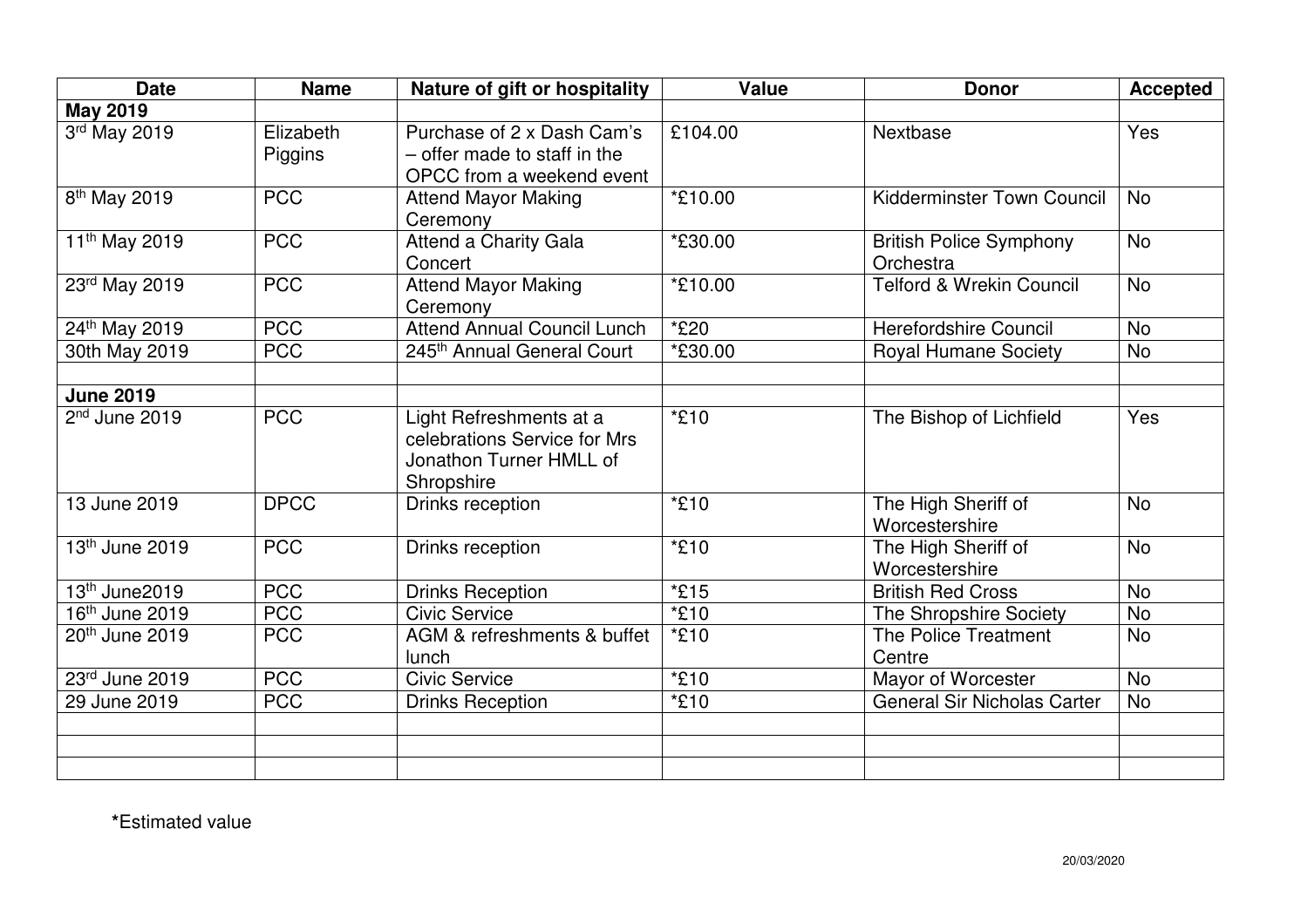| <b>Date</b>                    | <b>Name</b>                       | Nature of gift or hospitality                    | <b>Value</b> | <b>Donor</b>                                               | <b>Accepted</b> |
|--------------------------------|-----------------------------------|--------------------------------------------------|--------------|------------------------------------------------------------|-----------------|
| <b>July 2019</b>               |                                   |                                                  |              |                                                            |                 |
| 10 July 2019                   | <b>DPCC</b>                       | Attend Young Citizenship Celebration             | *£10.00      | Safer Wyre Forest and the<br>ContinU Trust                 | Yes             |
| 10th July 2019                 | <b>PCC</b>                        | <b>Trust AGM</b>                                 | $*E5$        | Worcestershire Health &<br>Care                            | <b>No</b>       |
| 11 <sup>th</sup> July 2019     | <b>PCC</b>                        | <b>Attend Community Sports Awards</b>            | *£10.00      | <b>Malvern Hills District</b>                              | <b>No</b>       |
| 13 July 2019                   | <b>PCC</b>                        | Service and Refreshments                         | *£10.00      | <b>Bishop of Shrewsbury</b>                                | <b>No</b>       |
| Aug 2019                       |                                   |                                                  |              |                                                            |                 |
| 14 August 2019                 | Shropshire<br>Army Cadet<br>Force | Invitation to Annual Camp 2019                   | *£10         | <b>DPCC</b>                                                | <b>No</b>       |
| <b>Sep 2019</b>                |                                   |                                                  |              |                                                            |                 |
| 5 <sup>th</sup> September 2019 | <b>PCC</b>                        | <b>Light Refreshments</b>                        | *£15         | <b>Station Commander RAF</b><br>Shawbury                   | <b>No</b>       |
| 6 <sup>th</sup> September 2019 | <b>PCC</b>                        | <b>Light Refreshments</b>                        | *£10         | <b>Hereford &amp; Worcester Fire</b><br>and Rescue Service | Yes             |
| <b>Oct 2019</b>                |                                   |                                                  |              |                                                            |                 |
| 6 <sup>th</sup> October 2019   | <b>PCC</b>                        | Light Refreshment at the AGM                     | $*E5$        | Chairman of Young<br>Solutions                             | <b>No</b>       |
| 6 October 2019                 | <b>PCC</b>                        | The Shrievalty Service                           | *£10         | The High Sheriff of<br>Herefordshire                       | Yes             |
| 6 October 2019                 | <b>DPCC</b>                       | The Shrievalty Service                           | *£10         | The High Sheriff of<br>Herefordshire                       | Yes             |
| 20 October 2019                | <b>PCC</b>                        | The Shrievalty Service at Worcester<br>Cathedral | $*E5$        | The High Sheriff of<br>Worcestershire                      | Yes             |
| 20 October 2019                | <b>DPCC</b>                       | The Shrievalty Service at Worcester<br>Cathedral | $*E5$        | The High Sheriff of<br>Worcestershire                      | <b>No</b>       |
| 22 <sup>nd</sup> October 2019  | <b>PCC</b>                        | EG Awards 2019 in London                         | £50*         | <b>Place Partnership Limited</b>                           | No              |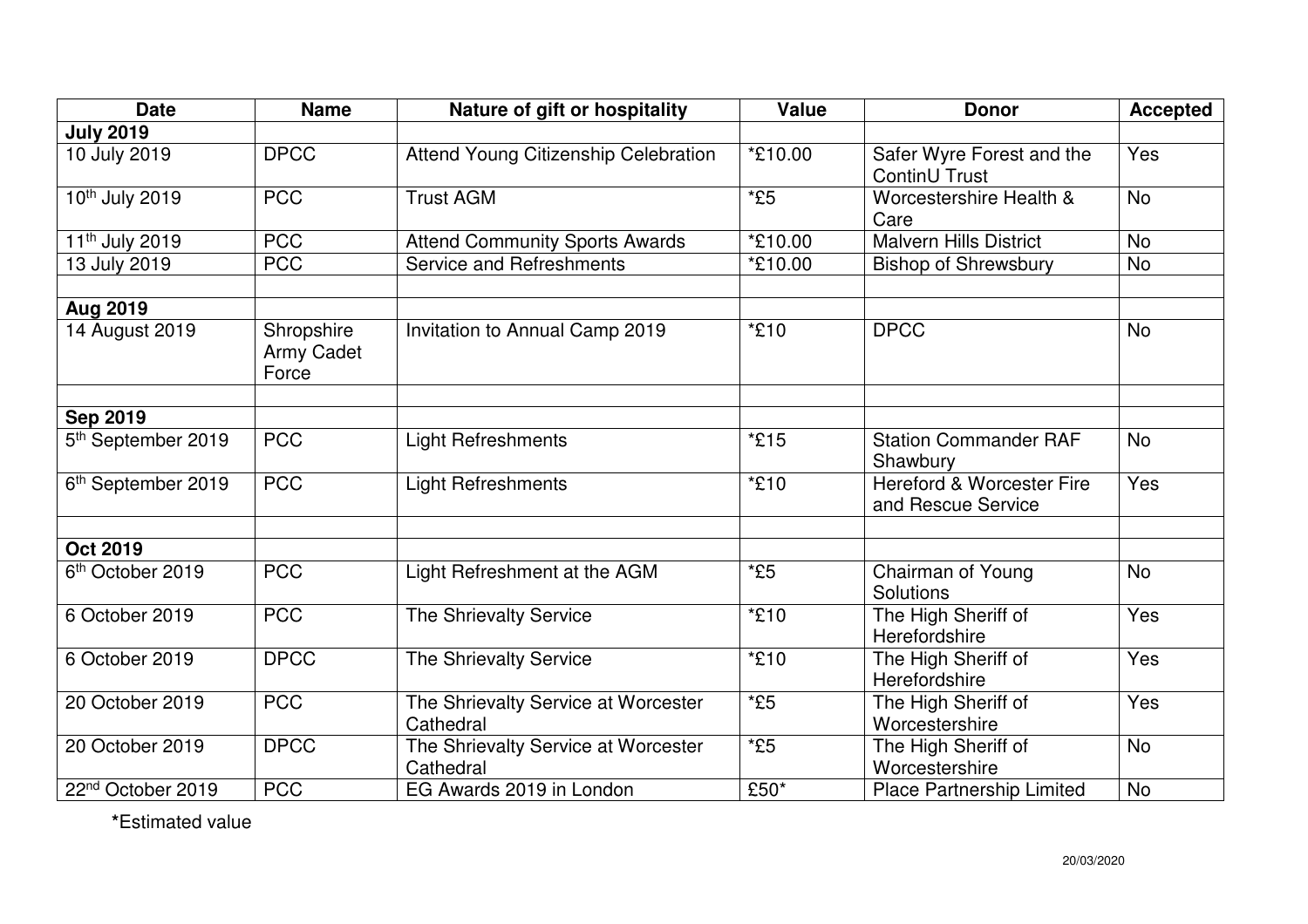| <b>Date</b>                    | <b>Name</b> | Nature of gift or hospitality                                                                            | <b>Value</b> | <b>Donor</b>                                               | <b>Accepted</b> |
|--------------------------------|-------------|----------------------------------------------------------------------------------------------------------|--------------|------------------------------------------------------------|-----------------|
|                                |             |                                                                                                          |              |                                                            |                 |
| <b>Nov 2019</b>                |             |                                                                                                          |              |                                                            |                 |
|                                |             |                                                                                                          |              |                                                            |                 |
| 7 <sup>th</sup> November 2019  | <b>PCC</b>  | Gala dinner at the No2H8 Crime<br>Awards                                                                 | *£10.00      | No2H8 Crime Awards                                         | <b>No</b>       |
| 8 <sup>th</sup> November 2019  | <b>PCC</b>  | Invitation to Herefordshire's High<br>Sheriff's Lecture - Reflections after 50<br>years in crime.        | *£25         | <b>High Sheriff of Herefordshire</b>                       | <b>No</b>       |
| 10 <sup>th</sup> November 2019 | <b>PCC</b>  | Invitation to Festival of Remembrance                                                                    | *£5.00       | Mayor at Telford & Wrekin                                  | <b>No</b>       |
| 10 <sup>th</sup> November 2019 | <b>PCC</b>  | Redditch Remembrance Sunday and<br><b>Wreath Laying</b>                                                  | *£5.00       | <b>Redditch County Council</b>                             | Yes             |
| 10th November 2019             | <b>DPCC</b> | Kidderminster Remembrance Service<br>and Wreath Laying                                                   | *£5.00       | St Mary's Church                                           | Yes             |
| 11 <sup>th</sup> November 2019 | <b>PCC</b>  | Invitation to Celebration of Success                                                                     | *£5.00       | Shropshire Fire & Rescue<br>Service                        | <b>No</b>       |
| 15th November 2019             | <b>PCC</b>  | Invitation to Hereford & Worcester Fire<br>and Rescue Service Medals and<br><b>Awards Ceremony</b>       | *£10.00      | <b>Hereford and Worcester Fire</b><br>and Rescue Service   | <b>No</b>       |
| 15th November 2019             | <b>PCC</b>  | Launch night at Albert's Shed<br>Southwater                                                              | *£15.00      | Eventbrite                                                 | No              |
| 21st November 2019             | <b>PCC</b>  | Invitation to 25 <sup>th</sup> Year Anniversary<br>Celebration                                           | *£5.00       | <b>CLD Trust - Hereford</b>                                | <b>No</b>       |
| 23rd November 2019             | <b>PCC</b>  | Invitation to Service of Farewell to<br>Bishop Richard and Mrs Kay Frith at<br><b>Hereford Cathedral</b> | *£5.00       | The Chapter - Hereford<br>Cathedral                        | No              |
| 25th November 2019             | <b>DPCC</b> | Invitation to Trustees of Kidderminster<br>& District Youth Trust visit by HRH The<br>Duke of Kent       | $*E5$        | Trustees of Kidderminster &<br><b>District Youth Trust</b> | Yes             |
| 27th November 2019             | <b>PCC</b>  | Gala dinner at the No2H8 Crime<br>Awards                                                                 | *£10.00      | No2H8 Crime Awards                                         | <b>No</b>       |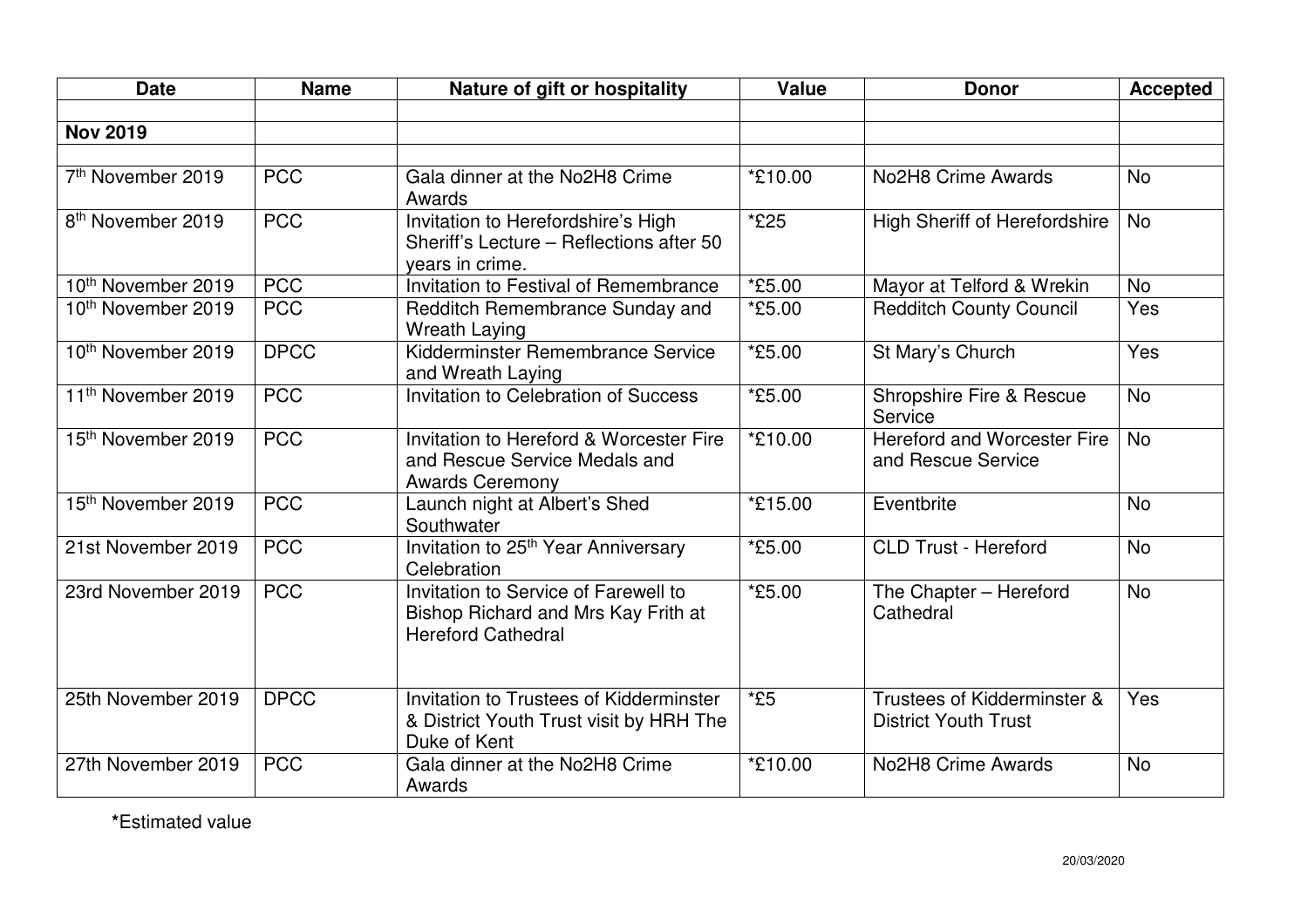| <b>Date</b>                          | <b>Name</b>              | Nature of gift or hospitality                                                                                                             | <b>Value</b> | <b>Donor</b>                                    | <b>Accepted</b>                          |
|--------------------------------------|--------------------------|-------------------------------------------------------------------------------------------------------------------------------------------|--------------|-------------------------------------------------|------------------------------------------|
|                                      |                          |                                                                                                                                           |              |                                                 |                                          |
| <b>Dec 2019</b>                      |                          |                                                                                                                                           |              |                                                 |                                          |
|                                      |                          |                                                                                                                                           |              |                                                 |                                          |
| 2 <sup>nd</sup> December 2019        | <b>PCC</b>               | <b>Civic Carol Service</b>                                                                                                                | £0           | Mayor at Telford & Wrekin                       | <b>No</b>                                |
| 3rd-4 <sup>th</sup> December<br>2019 | <b>PCC</b>               | <b>VIP Invitation for International Security</b><br>Expo and International Disaster<br>Response 2019 and informal VIP<br>Lunch both days. | £50.00       | Admiral The Rt. Hon. Lord<br>West of Spithead   | <b>No</b>                                |
| 3rd December 2019                    | <b>PCC</b>               | Drinks & Canapes reception                                                                                                                | *£10.00      | <b>Worcestershire Community</b><br>Foundation   | <b>No</b>                                |
| 6 <sup>th</sup> December 2019        | <b>PCC</b>               | <b>Christmas Business Reception</b>                                                                                                       | *£5.00       | <b>Andrew Grant</b>                             | <b>No</b>                                |
| 6th December 2019                    | <b>PCC</b>               | VIP black tie reception                                                                                                                   | *£35.00      | <b>British Police Symphony</b><br>Orchestra     | <b>No</b>                                |
| 9th December 2019                    | <b>PCC</b>               | 12 Bottles of Wine                                                                                                                        | *£100        | Mr Yan Baravets                                 | No,<br>returned<br>to sender<br>09.12.19 |
| 13th December 2019                   | <b>DPCC</b>              | Worcester City Vulnerable People and<br><b>Homeless Forum</b>                                                                             | *£5.00       | <b>Bishop of Worcester</b>                      | <b>No</b>                                |
| 18th December 2019                   | <b>PCC</b>               | <b>Annual Festival of Carols</b>                                                                                                          | $*E5.00$     | Shropshire Fire and Rescue<br>Service           | <b>No</b>                                |
| 19th December 2019                   | <b>PCC</b>               | <b>Bottle of Wine</b>                                                                                                                     | £7.00        | ODN Consultants parting gift                    | Yes                                      |
| 19th December 2019                   | <b>PCC</b>               | 0.5kg of Award Winning Sausages                                                                                                           | £4.00        | <b>ACC Evans</b>                                | Yes                                      |
| 19th December 2019                   | CEO                      | <b>Bottle of Wine</b>                                                                                                                     | £7.00        | ODN Consultants parting gift                    | Yes                                      |
| 22-23rd December<br>2019             | <b>PCC</b>               | <b>Festivals of Lessons &amp; Carols</b>                                                                                                  | *£5.00       | <b>Hereford Cathedral</b>                       | <b>No</b>                                |
| <b>Feb 2020</b>                      |                          |                                                                                                                                           |              |                                                 |                                          |
| 7 <sup>th</sup> February 2020        | <b>PCC</b>               | Light Refreshments at the HWFRS<br>Annual Medals & Awards Ceremony                                                                        | *£5.00       | <b>Hereford &amp; Worcester Fire</b><br>Service | $\mathsf{N}$                             |
| 7 <sup>th</sup> February 2020        | DPCC to<br>represent PCC | Light Refreshments at the HWFRS<br>Annual Medals & Awards Ceremony                                                                        | *£5.00       | <b>Hereford &amp; Worcester Fire</b><br>Service | $\overline{Y}$                           |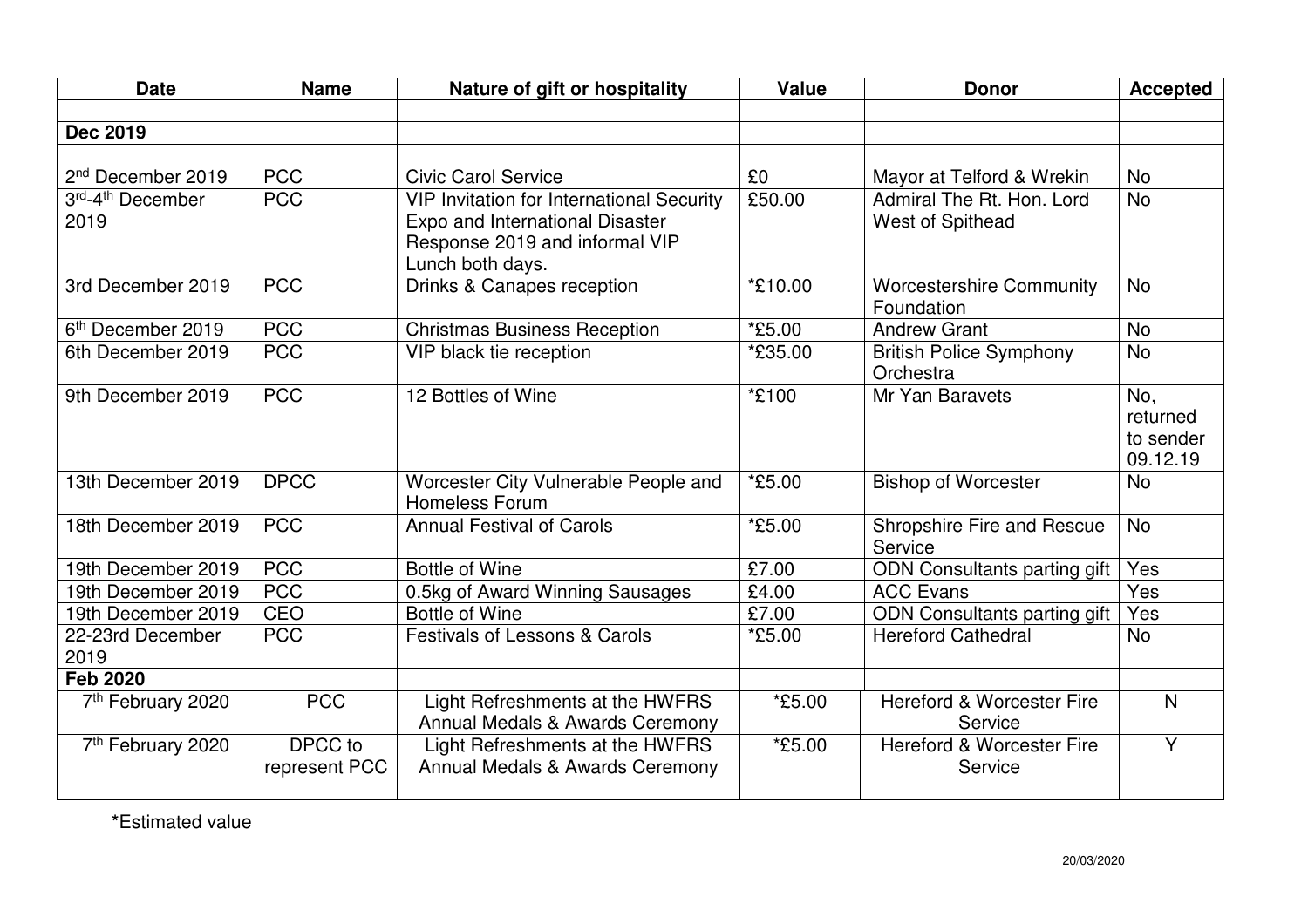| <b>Date</b>                 | <b>Name</b> | Nature of gift or hospitality                    | Value                   | <b>Donor</b>                         | <b>Accepted</b>         |
|-----------------------------|-------------|--------------------------------------------------|-------------------------|--------------------------------------|-------------------------|
| 14th February 2020          | <b>PCC</b>  | Flyer to attend Worcester Passion Play           | $\overline{E}$ 35.00 if | Trustees & Committee for             | N                       |
|                             |             | - PCC to pay for ticket if attending             | attending               | the Worcester Passion Play           |                         |
| 16th February 2020          | <b>PCC</b>  | Light Refreshments at Chairman of                | <i><b>*£5.00</b></i>    | Chairman of Shropshire               | $\mathsf{N}$            |
|                             |             | Shropshire Council Civic Service                 |                         | Council                              |                         |
| 29th February 2020          | <b>PCC</b>  | <b>VIP Reception for Telford Knife Angel</b>     | *£10.00                 | Mayor of Telford & Wrekin            | $\overline{\mathsf{N}}$ |
|                             |             | event                                            |                         | Council                              |                         |
| <b>March 2020</b>           |             |                                                  |                         |                                      |                         |
| 1st March 2020              | <b>PCC</b>  | Afternoon tea                                    | *£5.00                  | County Chairman of                   | $\overline{Y}$          |
|                             |             |                                                  |                         | <b>Worcester CC</b>                  |                         |
| 6 <sup>th</sup> March 2020  | <b>PCC</b>  | Drinks & Canapes - CANCELLED                     | *£10.00                 | <b>High Sheriff of Herefordshire</b> | $\mathsf{N}$            |
| 6 <sup>th</sup> March 2020  | <b>PCC</b>  | Kidderminster Mayor's Ball                       | *£32.50 if              | Mayor of Kidderminster               | $\overline{\mathsf{N}}$ |
|                             |             | PCC to pay for ticket if attending               | attending               |                                      |                         |
| 20th March 2020             | <b>PCC</b>  | Declaration of High Sheriff of                   | *£10.00                 | James Hervey-Bathurst Esq            | $\overline{\mathsf{N}}$ |
|                             |             | Herefordshire and reception                      |                         | current High Sheriff of              |                         |
|                             |             |                                                  |                         | Herefordshire                        |                         |
| 21 <sup>st</sup> March 2020 | <b>PCC</b>  | Welcome the 106 <sup>th</sup> Bishop of Hereford | *£5.00                  | <b>Rt Reverend Richard</b>           | $\mathsf{N}$            |
|                             |             |                                                  |                         | Jackson, Bishop of                   |                         |
|                             |             |                                                  |                         | Herefordshire                        |                         |
| 22 <sup>nd</sup> March 2020 | <b>PCC</b>  | Lunch and afternoon tea at The High              | *£30.00                 | <b>High Sheriff of Shropshire</b>    | n                       |
|                             |             | Sheriff's Legal Service - CANCELLED              |                         |                                      |                         |
| 26th March 2020             | <b>PCC</b>  | Reception - Declaration of Office as             | *£10.00                 | Lt-Col (Retd) Mark Jackson           | $\overline{\mathsf{N}}$ |
|                             |             | High Sheriff of Worcestershire -                 |                         | OBE High Sheriff of                  |                         |
|                             |             | <b>CANCELLED</b>                                 |                         | Worcestershire                       |                         |
| 26th March 2020             | <b>DPCC</b> | Reception - Declaration of Office as             | *£10.00                 | Lt-Col (Retd) Mark Jackson           | $\overline{N}$          |
|                             |             | High Sheriff of Worcestershire -                 |                         | OBE High Sheriff of                  |                         |
|                             |             | <b>CANCELLED</b>                                 |                         | Worcestershire                       |                         |
| 27th March 2020             | <b>PCC</b>  | Breakfast Meeting ref. Pursuing the              | *£10.00                 | <b>Rt Reverend Richard</b>           | $\mathsf{N}$            |
|                             |             | <b>Common Good</b>                               |                         | Jackson, Bishop of Hereford          |                         |
| 27th March 2020             | <b>DPCC</b> | Breakfast Meeting ref. Pursuing the              | *£10.00                 | <b>Rt Reverend Richard</b>           | $\mathsf{N}$            |
|                             |             | <b>Common Good</b>                               |                         | Jackson, Bishop of Hereford          |                         |
| 27th March 2020             | <b>DPCC</b> | <b>Murder Mystery Charity Night</b>              | £37.50 if               | Mayor of Telford & Wrekin            | $\mathsf{N}$            |
|                             |             | DPCC to pay for ticket if attending              |                         |                                      |                         |
|                             |             |                                                  | attending               |                                      |                         |